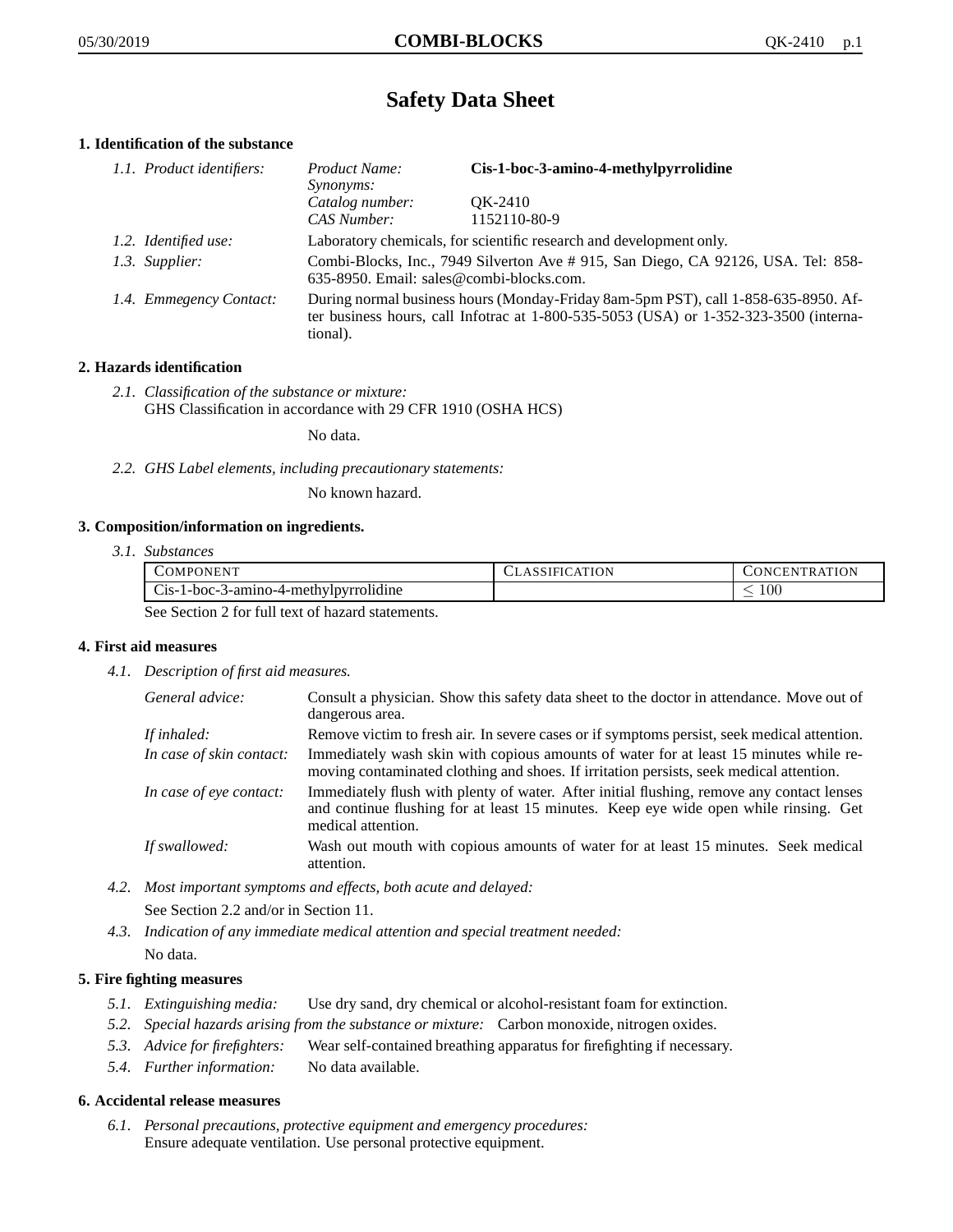- *6.2. Environmental precautions:* Should not be released into the environment. See Section 12 for additional ecological information.
- *6.3. Methods and materials for containment and cleaning up:* Sweep up or vacuum up spillage and collect in suitable container for disposal.
- *6.4. Reference to other sections:* Refer to protective measures listed in Sections 8 and 13.

## **7. Handling and storage**

- *7.1. Precautions for safe handling:* Avoid contact with skin and eyes. Avoid inhalation of vapour or mist. Keep away from sources of ignition - No smoking. Take measures to prevent the build up of electrostatic charge. For precautions see section 2.2.
- *7.2. Conditions for safe storage, including any incompatibilities:* Keep container tightly closed in a dry and well-ventilated place. Containers which are opened must be carefully resealed and kept upright to prevent leakage.
- *7.3. Specific end use(s):* Laboratory chemicals, for scientific research and development only.

## **8. Exposure Controls / Personal protection**

- *8.1. Control parameters:*
- *Components with workplace control parameters:* Contains no substances with occupational exposure limit values. *8.2. Exposure controls:*

*Appropriate engineering controls:* Ensure that eyewash stations and safety showers are close to the workstation location. Ensure adequate ventilation, especially in confined areas.

*Personal protective equipment:*

| Eye/face protection:    | Wear appropriate protective eyeglasses or chemical safety goggles as described by OSHA's<br>eye and face protection regulations in 29 CFR 1910.133 or European Standard EN166.                                                                                                                                         |
|-------------------------|------------------------------------------------------------------------------------------------------------------------------------------------------------------------------------------------------------------------------------------------------------------------------------------------------------------------|
| Skin protection:        | Handle with gloves. Gloves must be inspected prior to use. Use proper glove removal<br>technique (without touching glove's outer surface) to avoid skin contact with this product.<br>Dispose of contaminated gloves after use in accordance with applicable laws and good<br>laboratory practices. Wash and dry hands |
| <b>Body Protection:</b> | Complete suit protecting against chemicals, Flame retardant antistatic protective clothing.,<br>The type of protective equipment must be selected according to the concentration and<br>amount of the dangerous substance at the specific workplace.                                                                   |
| Respiratory protection: |                                                                                                                                                                                                                                                                                                                        |

Control of environmental exposure: Prevent further leakage or spillage if safe to do so. Do not let product enter drains.

### **9. Physical and chemical properties**

*9.1. Information on basic physical and chemical properties*

| (a)               | Appearance:                                   | No data  |
|-------------------|-----------------------------------------------|----------|
| (b)               | Odour:                                        | No data  |
| (c)               | Odour Threshold:                              | No data  |
| (d)               | pH:                                           | No data  |
| (e)               | Melting point/freezing point:                 | No date. |
| (f)               | Initial boiling point and boiling range:      | No data  |
| (g)               | Flash point:                                  | No data  |
| (h)               | Evaporatoin rate:                             | No data  |
| (i)               | Flammability (solid, gas):                    | No data  |
| (j)               | Upper/lower flammability or explosive limits: | No data  |
| $\left( k\right)$ | Vapour pressure:                              | No data  |
| (1)               | Vapour density:                               | No data  |
| (m)               | Relative density:                             | No data  |
| (n)               | Water solubility:                             | No data  |
| $\circ$           | Partition coefficient: n-octanol/water:       | No data  |
| (p)               | Auto-ignition:                                | No data  |
| (q)               | Decomposition temperature:                    | No data  |
| (r)               | Viscosity:                                    | No data  |
| (s)               | Explosive properties:                         | No data  |
| (t)               | Oxidizing properties:                         | No data  |